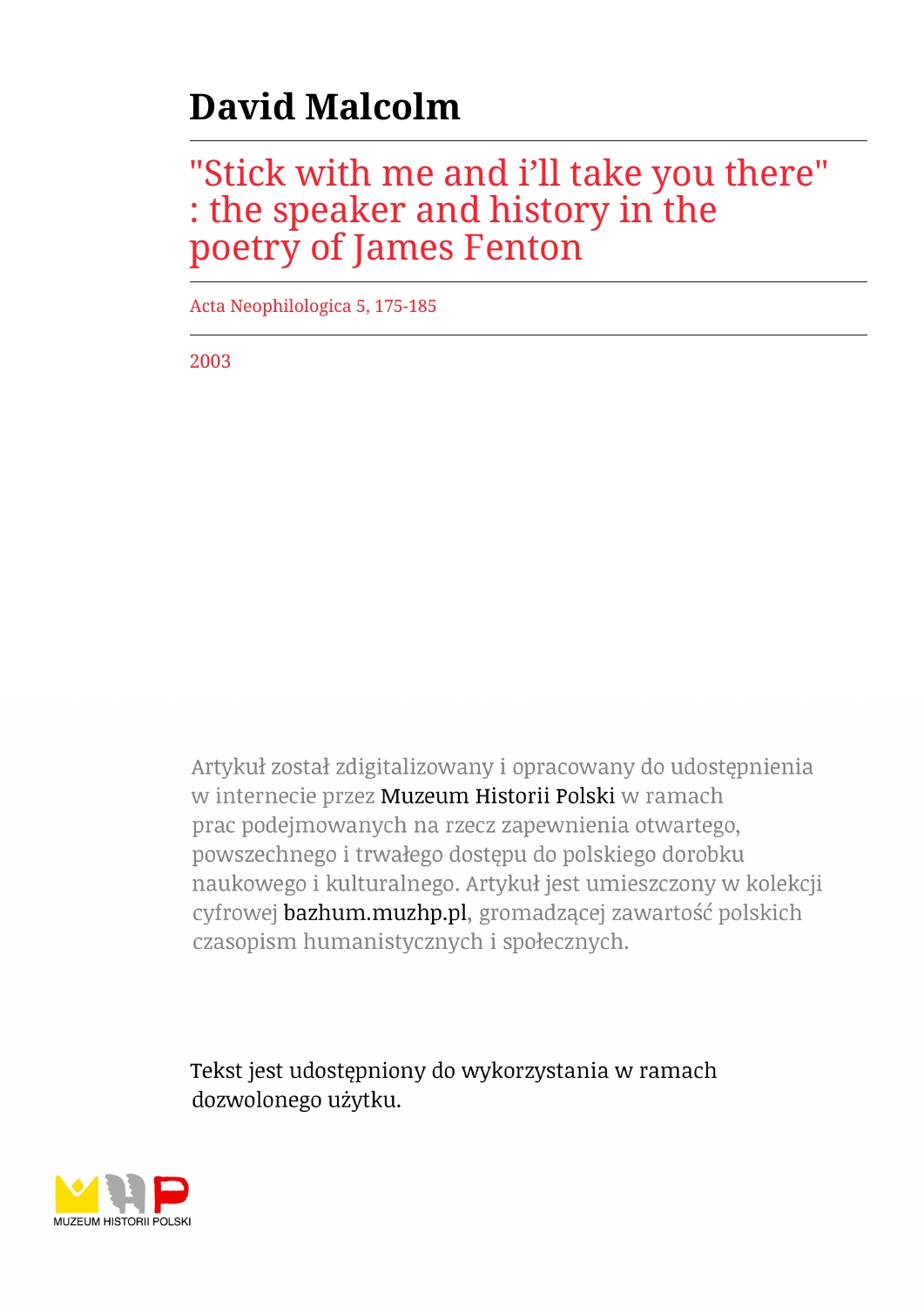**ISSN 1509-1619**

David Malcolm Katedra Filologii Angielskiej UWM w Olsztynie

## **"STICK WITH ME AND I'LL TAKE YOU THERE": THE SPEAKER AND HISTORY IN THE POETRY OF JAMES FENTON1**

James Fenton is a successful, highly regarded contemporary British poet. His work has been discussed with enthusiasm by such major commentators as Michael Schmidt and Peter Levi.<sup>2</sup> Levi, indeed, compares him to Aeschylus and to the major German poet Peter Huchel. Fenton won the Geoffrey Faber Memorial Prize for his poetry in 1984 and was elected Oxford University Professor of Poetry in 1994. His output includes a wide range of different kinds of poetry - love lyrics, songs, found poems, poems with a clear politicalhistorical subject matter, literary-social satire, and ballads.3 The following essay analyses three very different poems - different in terms of genre, metrical features, use of rhyme, language, and subject matter - which are themselves substantial texts worthy of attention, and also ones which indicate certain common features of Fenton's poetry, above all with regard to the speaker, his relationship to history and the nature of that history.

**1**

"A German Requiem" (1981) is a poem composed of nine short poems revolving round figures and experiences from post-Second World War German history and society.4 The first of these nine poems clearly sounds

**<sup>1</sup> An earlier version of this essay appeared in Polish in** *Eseje o współczesnej poezji brytyjskiej i irlandzkiej.* **Ed. David Malcolm. Gdańsk, University of Gdańsk Press 2002,** p. **126-141.**

**<sup>2</sup> Michael Schmidt,** *Reading Modern Poetry.* **London and New York, Routledge 1989, p. 25; Peter Levi,** *The Art of Poetry: The Oxford Lectures 1984-1989.* **New Haven and London: Yale University Press 1991, p. 27-28, 35-37.**

**<sup>3</sup> This is noted in: Neil Corcoran, James Fenton. In:** *Contemporary Poets.* **Fifth edition. Ed. Tracy Chevalier. Chicago and London, St James Press 1991, p. 294.**

**<sup>4</sup> James Fenton,** *The Memory of War and Children in Exile: Poems 1968-1983.* **Harmondsworth, Penguin 1983, p. 9-19.**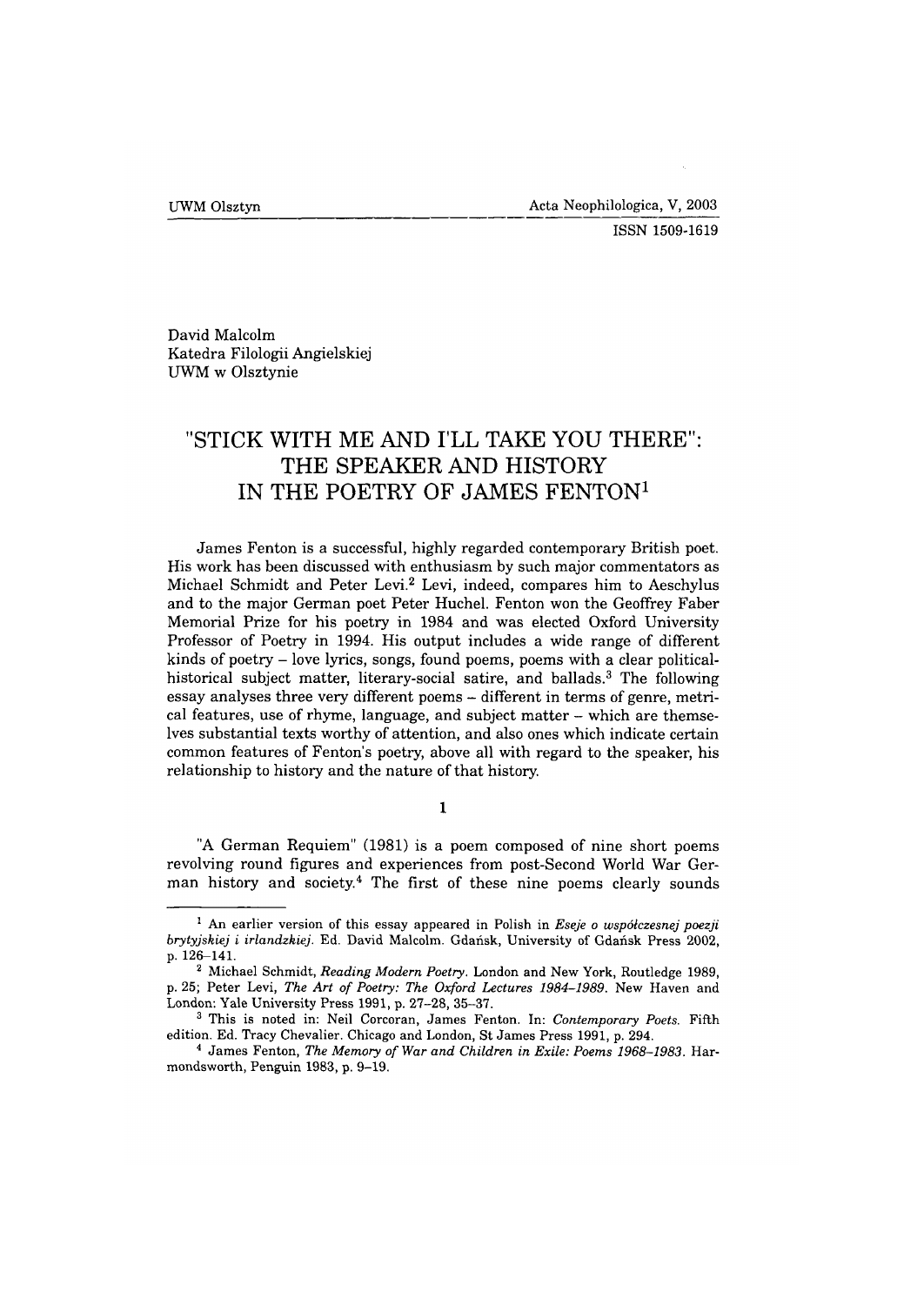a dominant note in the group as a whole, both in terms of motif (forgetting and remembering) and of language (the pattern established here - "It is not what..."  $-$  is repeated in the last section of the sequence as a conclusion to the whole text).

The title of the sequence  $-$  "A German Requiem"  $-$  is immediately striking. It promises a certain breadth of scope (an English poem on German matters!), and also carries with it the suggestion that it may be about some of the darker aspects of European history. A requiem itself is a text praying for the repose of the dead, and, thus, automatically marks the poem as being of some seriousness, containing an element of mourning. It also indicates a rootedness in traditional forms and genres (to which the requiem belongs), and this is borne out in the statements and counter-statements, the antiphonal parallelisms of the text itself, recalling as they do the statements and responses of a religious ritual.

**It is not what they built. It is what they knocked down.**

**It is not the houses. It is the spaces between the houses.**

**It is not the streets that exist. It is the streets that no longer exist.**

**It is not your memories which haunt you.**

**It is not what you have written down.**

**It is what you have forgotten, what you must forget.**

**What you must go on forgetting all your life.**

**And with any luck oblivion should discover a ritual.**

**You will find that you are not alone in the enterprise.**

**Yesterday the very furniture seemed to reproach you.**

**Today you take your place in the Widow's Shuttle.**

This first poem of the sequence is (like the rest of the group) written in unrhymed verse. It contains 11 lines, with a wide variety of main stresses per line (from 3 to 6). Again this flexibility is line length is common throughout the whole sequence, and allows for a variety of effects, from the ritualistic to the conversational. This opening poem is further marked by the way in which each line is end-stopped, and, indeed, ends in a period. The majority of lines consist of one completed, graphical sentence, although some lines contain two sentences. Not all these sentences are strictly grammatical sentences, line 7 - "What you must go on forgetting all your life" - being an elliptical version of the previous line with "It is" omitted. The effect of this type of end-stopping is peculiar and difficult to analyse, but it is as if the separate sentences gain a force and discrete prominence through it, a sense of austere clarity.

But it is the prominence of repetitions and parallelisms beyond the arrangement of the lines which strikes the reader forcibly.<sup>5</sup> The first 7 lines are organised round an array of devices of repetition and parallelism. Anaphora gives shape to lines 1 and  $2 -$  "It is not what..."/ "It is what..."; "It is

**<sup>5</sup> The discussion here and in what follows draws substantially on the discussion of a variety of matters of poetic technique considered in Geoffrey Leech's classic study** *A Linguistic Guide to English Poetry.* **London, Longman 1969.**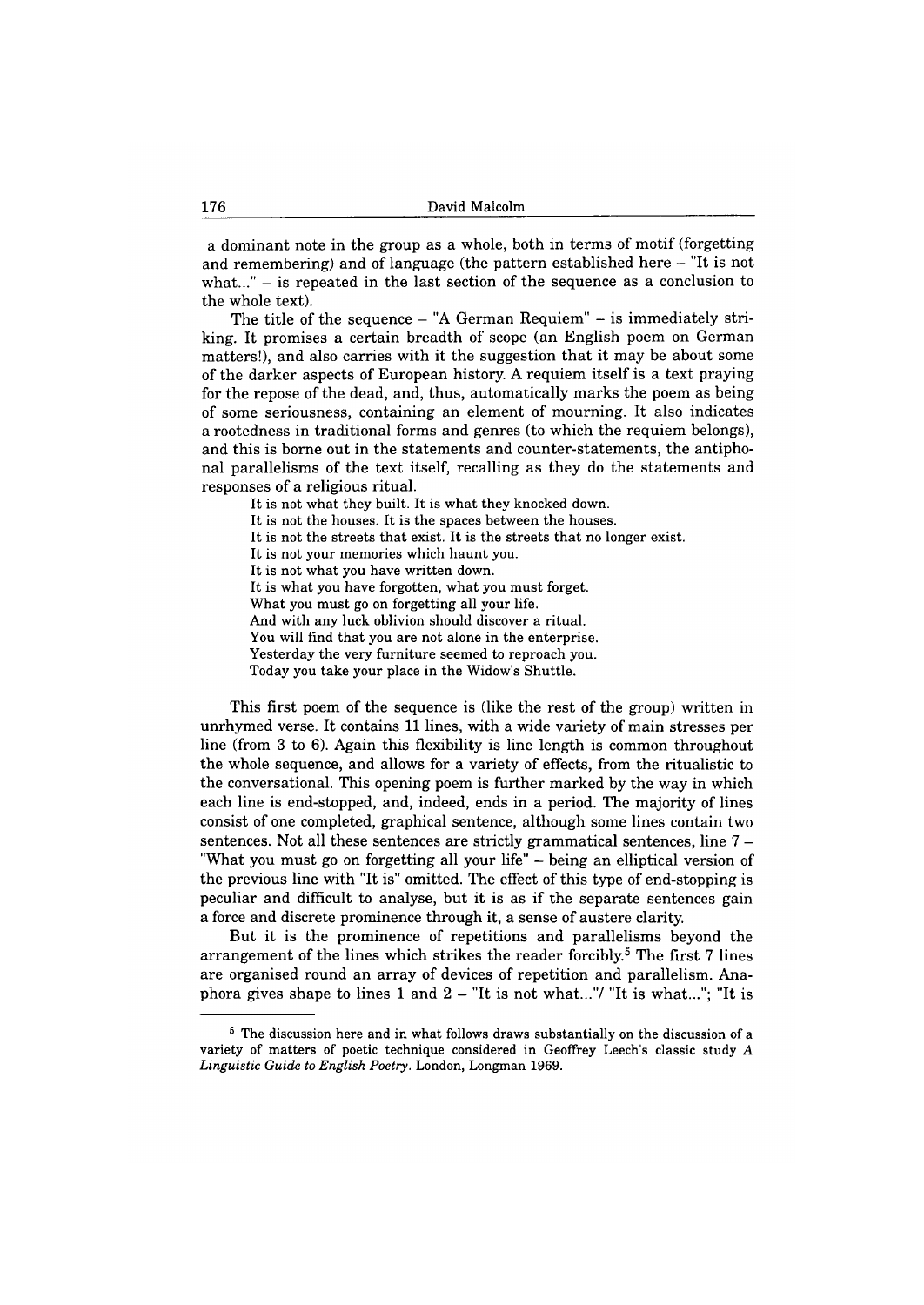not..."/ "It is...". In addition, line 2 concludes with the epistrophe "the houses"/ "the houses." Line 3 is an example of symploce, that is both initial and final repetition, while lines 4 and 5 begin with anaphora. The same device is apparent in the next two lines through the repeated "what" and the elliptical presence of the implied "It is." These two lines are further shaped by yet another paralleling device, that of polyptoton, the repetition of a word with varying grammatical inflections - thus: "forgotten," "forget," "forgetting." The presence of these devices obviously carries substantial meaning within the text. They serve to emphasise very strongly the motifs of memory and forgetting which they contain, but they also embody a kind of ritual repetitiveness, and one which, further, builds up to a climax. The "It is"/ "It is" pattern is repeated over 6 lines, only to vary in lines 6 and 7 to an elliptical, hidden repetition, which also builds to a climax by the modifications of "forget" in those lines. The antiphonies of the requiem culminate in line 7.

The compositional division of the introductory poem is emphasised through this climax, as it is through the absence of the same density of parallel phrases in the concluding four lines of the text. Here only the last two lines - "Yesterday...", "Today..." — provide a relatively weak syntactic parallelism. In addition, the language of the two sections of the poem (lines 1-7 and lines 8-11) also shifts in terms of formality, the first section being markedly informal and the second substantially more formal. The unspecified deixis of the "It is" which shapes the first 7 lines belongs to very informal speech and writing (it really means something like "what is important is" or "it's all a matter of'), while a phrase such as "oblivion should discover a ritual" or words such as "enterprise" and "reproach" are clearly much more formal. The direct, forceful simplicity of the first seven lines modulates into a more elaborate, a more evasive language, just as one might seek to cover guilt in fine phrases.6

If the deixis of the "It" that runs through the first 7 lines is in a strict sense obscure, this is true of other pronouns too throughout the whole poem. Who are the "they" of line 1? And who is the "you" of the remainder of the text? Why does one modulate into the other? Further, is the "you" a concrete person, an addressee of the poem, or is it the equivalent of the general "one," or does it, indeed, shift from the latter to the former in the course of the poem, perhaps around line 7? The very ambiguity is central, appropriate to the deceptive forgetting that runs throughout the poem, but also perhaps broadening out the poem's focus. "They" and "you" are involved, but perhaps also "one" and "us."

Although the addressee is ambiguous, the speaker is quite precisely configured. The voice is marked by the kind of traditional linguistic virtuosity noted above - rhetorical vigour in the parallelisms and climax of the first 7 lines, the informal force of the language in those lines, and then the sophistication

**<sup>6</sup> Michael Schmidt writes of this language that it "mimes the deliberate, 'official' forgetting of a past not by an individual but by a society" (Schmidt, op. cit. p. 25).**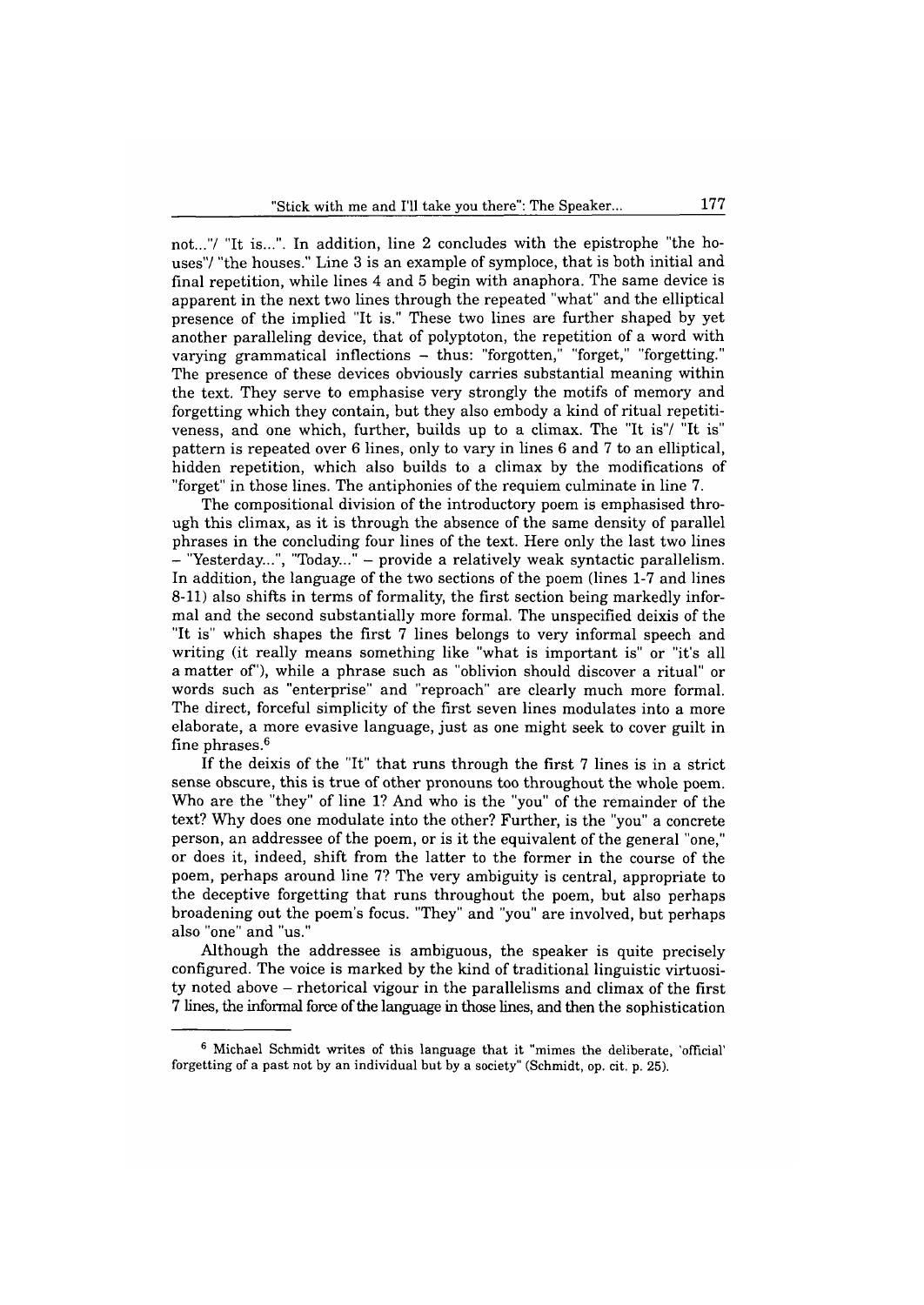of lexis in the last four. The speaker is also a knowing one. He knows what has vanished; he knows what is to be forgotten. He also knows what will happen: you will probably not be the only one trying to forget; you will overcome your guilt and join the others. He knows what is in your mind that in the past "the very furniture seemed to reproach you." He also possesses an amount of rather obscure information about the world: he knows what "the Widow's Shuttle" is. (This is usually glossed as one of the buses which at one time took German war-widows to visit graveyards, but the actual denotation of the metaphor is not necessarily the most important issue, but rather the shaping of the speaker as a possessor of specialised knowledge.) This configuration of the speaker lasts throughout the entire "Requiem." He shows himself consistently knowledgeable, in command of details of family histories as well as of national catastrophes, of collective as well as of individual dishonesties. However, in the last section of the "Requiem" the speaker is revealed as also willing to forget, as, indeed, wishing to forget. Although he speaks of "the enquirer" here, this figure may be close to himself, and, thus, he too becomes implicated in the conspiracy of forgetting that is the poem's subject. "He forgets to pursue the point. / It is not what he wants to know. / It is what he wants not to know." As Dana Gioia notes , "like many of Fenton's extended poems, 'A German Requiem' can seem almost impenetrable unless the reader accepts the open evasiveness of its narrator."7

The world that the speaker has such easy knowledge of is both private and public. It is the world of people's hidden feelings, "memories," the reproaches of the furniture, but it is also a world of history and politics, the houses that have been knocked down, the streets that no longer exist. In the context of the poem's title, this presumably refers to a mid-twentieth German history of the seizure of Jewish property, the massive bombing of cities by the Allies, and the changing street names that reflect the different political regimes between the 1930s and the 1950s. The "memories" which haunt, which must be forgotten are presumably, too, those of complicity with a murderous regime. Indeed, even the private "furniture" which reproaches the addressee could be readily construed as the furniture of murdered victims or opponents of the regimes (the Polish phrase *mienie pożydowskie* would be appropriate here). The "Widow's Shuttle" is carrying war-widows, not those whose husbands have died of natural causes. As Corcoran writes, "The impression his poems most profoundly convey is that what can be learned about the world is infinitely more important than what can be learned about the self; and the 'world' in Fenton's case means rather more of it than is the case with many contemporary English poets."8 And this world has apocalyptic elements. Houses have vanished; whole streets no longer exist. Later in the "Requiem" we learn of squares and parks "filled with the

**<sup>7</sup> Dana Gioia,** *James Fenton. In: Poets of Great Britain and Ireland since 1960.* **Ed. Vincent B. Sherry, Jr. Detroit, Bruccoli Clark/Gale Research 1985, p. 126.**

**<sup>8</sup> Corcoran, op. cit. p. 294.**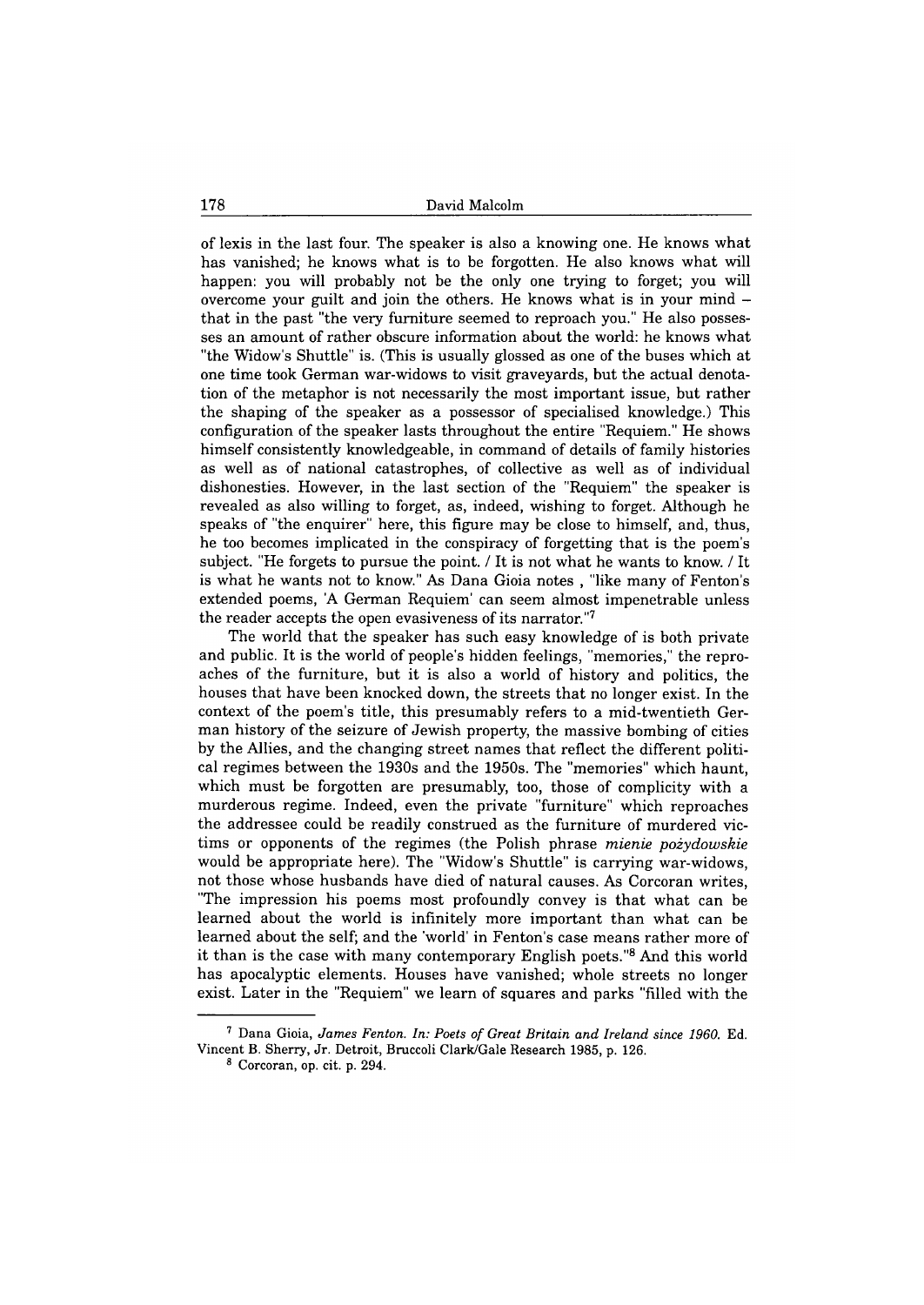eloquence of young cemeteries" "when so many had died, so many and at such speed." One of the agents or victims of this history certainly perceives it as apocalypse. The cataclysm of mid-century German history is seen as a time "When the world was at its darkest, / When the black wings passed over the rooftops" - with echoes of Exodus 12 and Revelation 6.12 and 8.

**2**

**I saw a child with silver hair. Stick with me and I'll take you there. Clutch my hand. Don't let go. The fields are mined and the wind blows cold. The wind blows through his silver hair.**

The title of the poem "I Saw a Child" (from Fenton's collection *Out of Danger* published in 1993) suggests precisely the opposite of what the text is.9 It promises, perhaps, a Romantic poem on childhood innocence, on a child's freedom from civilised corruption and its consequent perceptiveness like Wordsworth's "The Idiot Boy" or "We Are Seven". It might also indicate a Christian hymn, again drawing on the symbol of the child as innocent and yet, by virtue of that innocence, wise (one thinks of Blake's "Songs of Innocence" here). But one is rapidly disabused. The second line of the poem begins with the cynical and knowing "Stick with me," and the poem goes on to tell us that the "fields are mined," thus scarcely places for a child to sport and play, or even walk.

But despite its reversal of expectations as one reads beyond the title, "I Saw a Child" is a highly traditional piece of lyric verse. It is, above all, very regular in terms of rhythm and stanza form. It is fundamentally iambic, with an admixture of anapaests, lines 1, 2, 5 and 6 of each stanza being tetrameters and the middle (shorter) two lines in each being dimeters. Several lines do not, in fact, start with a complete iambic foot; they are acephalous or headless lines (or catalectic ones), lacking the opening stressed syllable that would make the initial foot fully iambic. This is not surprising, given the frequency of directive-imperative forms in the poem - "Stick with me," "Clutch my hand," "Don't let go," and so on. The repeated "Far from..." lines that open stanzas 3, 4 and 5 are also inevitably acephalous, in that the first word "far" has to be stressed. Here, as with the directives noted above, metrical deviation is a consequence of phonological word stress and also of the semantic stress that is laid on these words and (in the case of the directives) on their grammatical form. The deviation is, however, well within the norms of traditional English versification. Indeed, the poem carries vague echoes of the rondeau, of the wide variety of six-line stanzas in English

**<sup>9</sup> James Fenton,** *Out of Danger.* **Harmondsworth, Penguin 1993, p. 39-40.**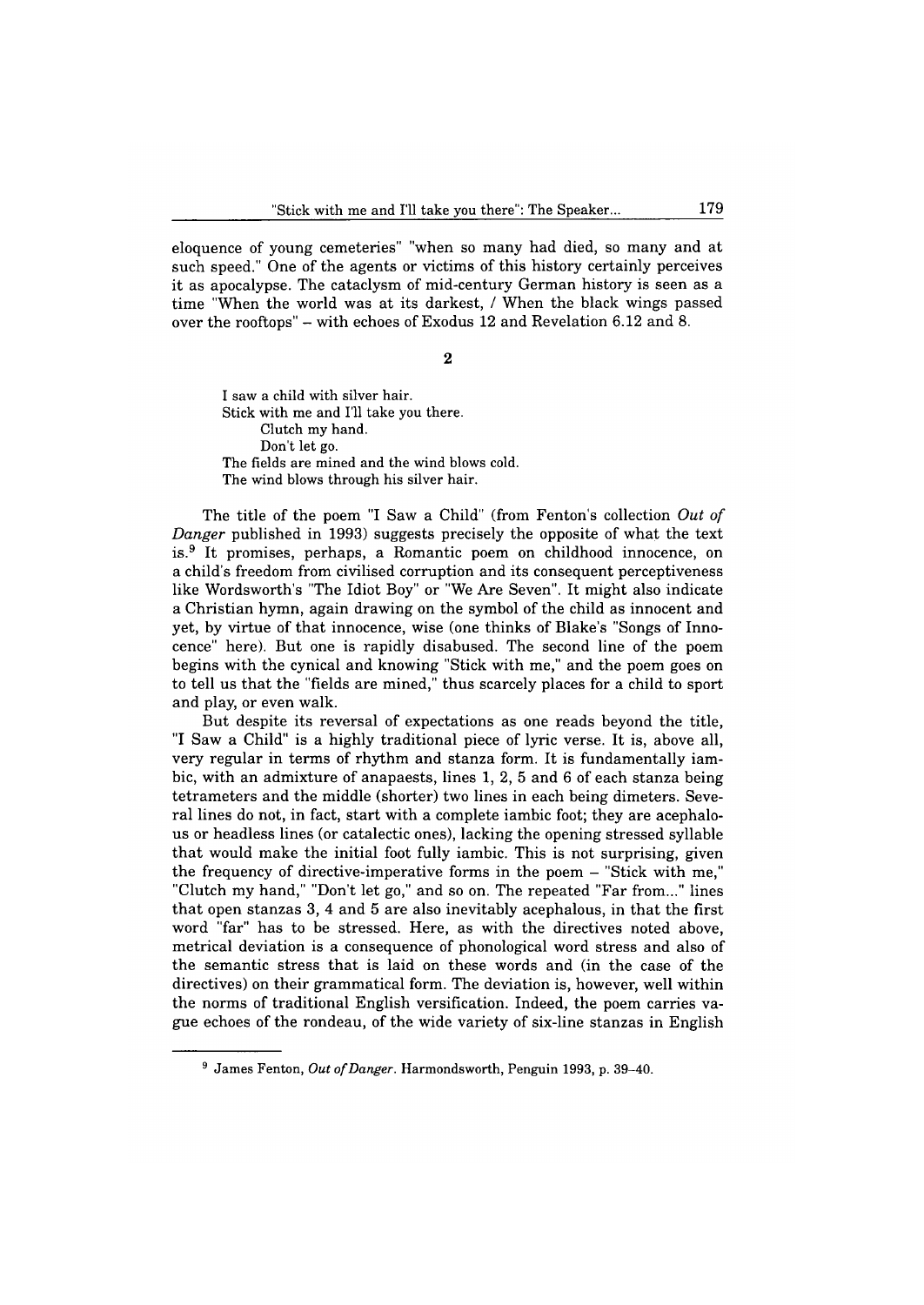verse, or of the playful richness of line-length and rhyme schemes that one finds in Donne's Songs and Sonnets ("Goe, and catch a falling starre...," or "The Message," for example).

Stanza lay-out carries meaning with it too. The two shorter lines (lines 3 and 4 of each stanza) are inevitably highlighted, the instructions they give and the questions they ask being foregrounded by the graphical arrangement of lines. The relationship of line to syntax also strikes the reader. As in the opening poem of "A German Requiem," verse line and grammatical sentence usually overlap in "I Saw a Child." In the first two stanzas each line is a sentence; in the remaining three, this is true apart from the first two lines of each stanza, although in each case these two lines form a complete sentence. In "I Saw a Child" (as in "A German Requiem") this technique gives a sense of directness, accessibility, a kind of simple austerity to the text. These are observations pulled from experience which must be given in a clear form; these are instructions which you must follow if you are to survive; they are simple questions ("Is this you?/ Is this me?") which demand that the addressee place himself / herself vis-a-vis the created world of the poem.

Rhyme scheme is predominantly quite regular in "I Saw a Child." In all stanzas lines 1, 2 and 6 rhyme, although in stanza 3 "again" is really an eyerhyme with "brain" and "pain" rather than a phonological one. In stanzas 1, 3 and 4, lines 4 and 5 rhyme, although in stanza 1 "go" and "cold" are examples of assonance, rather than full rhymes. In stanza 2, "path" and "bright," although graphically very different, almost chime in consonance. However, not even this is true of stanza 5, where lines 3, 4 and 5 stand out by their complete lack of any rhyme. Here foregrounding of the questions these lines contain, and of the dismal summation of "The fields are mined and the night is long" may be the purpose of this marked lack of rhyme.

In "A German Requiem" we noted the prominent use of repetition and parallelism. The same can be observed in "I Saw a Child." Syntactically, the poem is composed of a few repeated patterns. These are:

(1) "I saw"-type sentences which record the mental experiences of the speaker;

(2) directives or imperatives giving advice or instructions to the addressee - "Stick with me," for example;

(3) quasi-factual statements about the world, often (although not always) relational in form  $-$  for example, "The fields are mined and the moon is bright";

(4) questions — of which there are only two towards the poem's end, and which are highlighted by their deviance from the text's syntactic norms (and rhyme scheme).

If syntax is insistently parallel, so too is lexis. It is largely informal to neutral (perhaps only "the wisdom of the brain/ blood/ heart" shifts the formality level a little higher), again  $-$  as in "A German Requiem"  $-$  achieving a high degree of accessibility for the addressee. Lexis is, however, above all, strikingly repetitive and certain phrases echo throughout the text  $-$  "I saw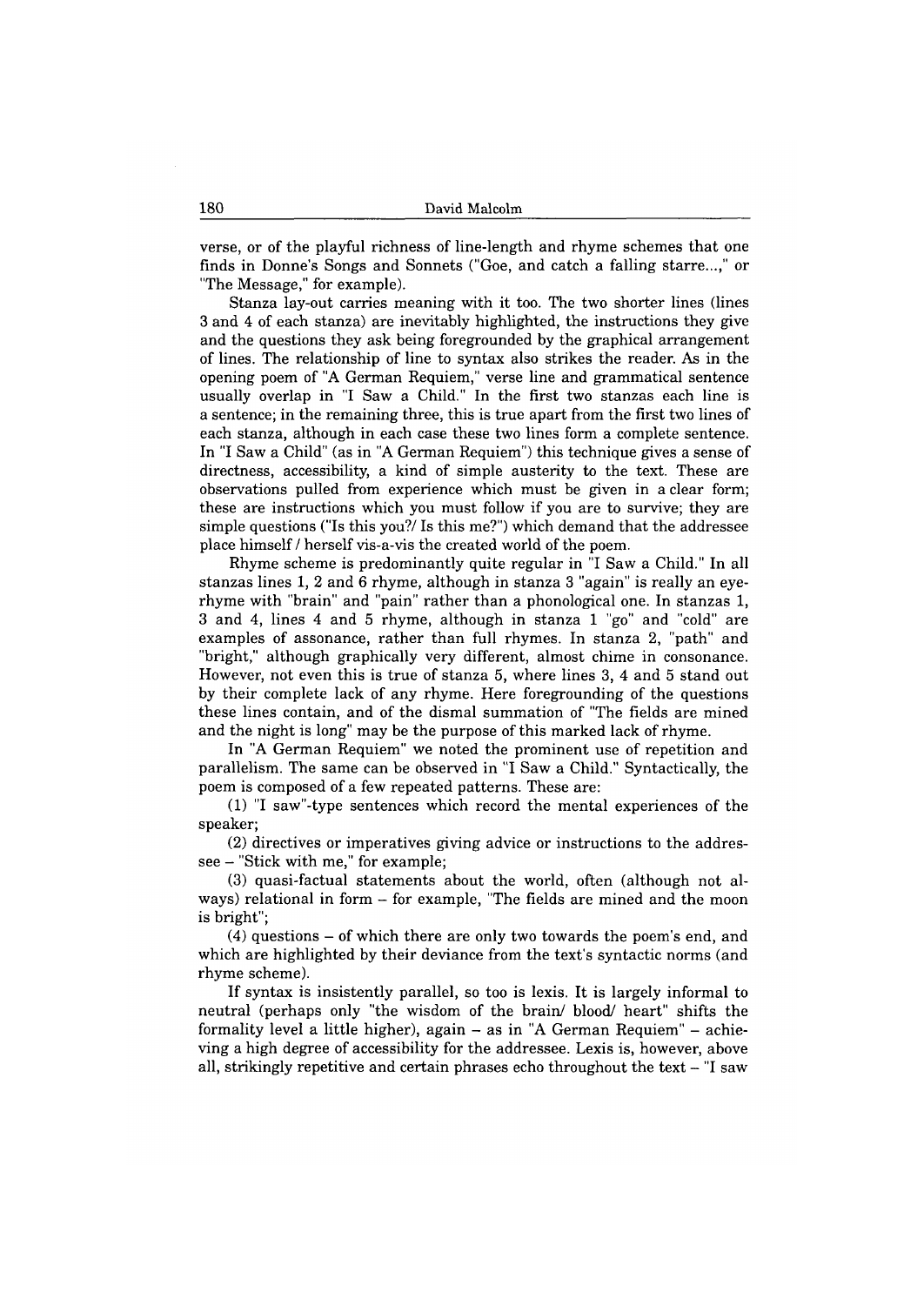a child," "Stick with/ to," "The wind blows," "Clutch my hand/ heart," "The fields are mined," "Far from the wisdom," "The Blue Vein River." Syntactic parallelism clearly emphasises certain features of the poem: the speaker has observed specific phenomena; he knows specific things about the world; he has certain instructions to give you, and two very serious questions to put to you. The central features of the world he talks about are made clear through the repeated lexis - the child, the danger of the "fields," the river (which must be crossed?), the necessity of staying close to one's guide ("Stick with me," "Clutch my hand"), the unwisdom, the insanity of the world he talks of. As in "A German Requiem," lexis and syntax here seem to aim at a maximum ease of understanding, a maximum directness and clarity.

Another aspect of the speaker of "I Saw a Child" seems similar to that of the speaker in "A German Requiem." On one level, he, too, seems to be possessed of unusual and privileged knowledge (like the narrator of a Kipling ballad, for example, "The Ballad of East and West"). The parallel syntax of so much of the poem embodies this. The speaker has seen certain things ("I saw a child with silver hair"); he knows about the state of the world ("The fields are mined and the wind blows cold"); and he gives you advice about what to do ("Stick with me and I'll take you there"). He is at least passing himself off as a guide to the dangerous fields that surround the Blue Vein River (itself an item of rather abstruse knowledge - is it a river in Cambodia, say, or a river from an invented landscape?). "Clutch my hand," "Stick to the path," "Stay with me," he urges, especially "when the shooting starts." The knowledge he possesses is specialised and exotic; most British readers of the poem would not, one imagines, know what to do under those circumstances.

But do we trust him? The speaker in "I Saw a Child" is markedly more ambiguous than that in "A German Requiem." On one level, he sometimes fails to rhyme. The deviations from full rhyme noted above — "go / cold," "brain  $\ell$  again" – and the failure to rhyme in stanza 5, might suggest something is not quite right with this speaker. In addition, the rather strange line in stanza 3, "Tell me we may be friends again," might give the reader pause. Why did we stop being friends? Did he lead us astray once before? Indeed, on another level, we must be in some doubt as to who is speaking at certain points in the text, and to whom. Is there one speaker throughout? There is certainly no punctuation to suggest otherwise, but neither is there in Keats's "La Belle Dame Sans Merci" (where there are two speakers). Who says "Clutch my hand," and gives all the other instructions to stay close? Could it be the child? And if there is one speaker, whom is he addressing  $-$  the child, an unspecified addressee ("Is this you? Is this me?"), or sometimes one, sometimes the other? And if it is the child, we come back to the disturbing "Tell me we may be friends again" with its suggestions of past betrayal and failure. The ambiguities intrigue the reader, and enrich the poem.<sup>10</sup>

**<sup>10</sup> Levi talks of Fenton in his poetry as having "an interest in riddles" (op. cit. p. 27).**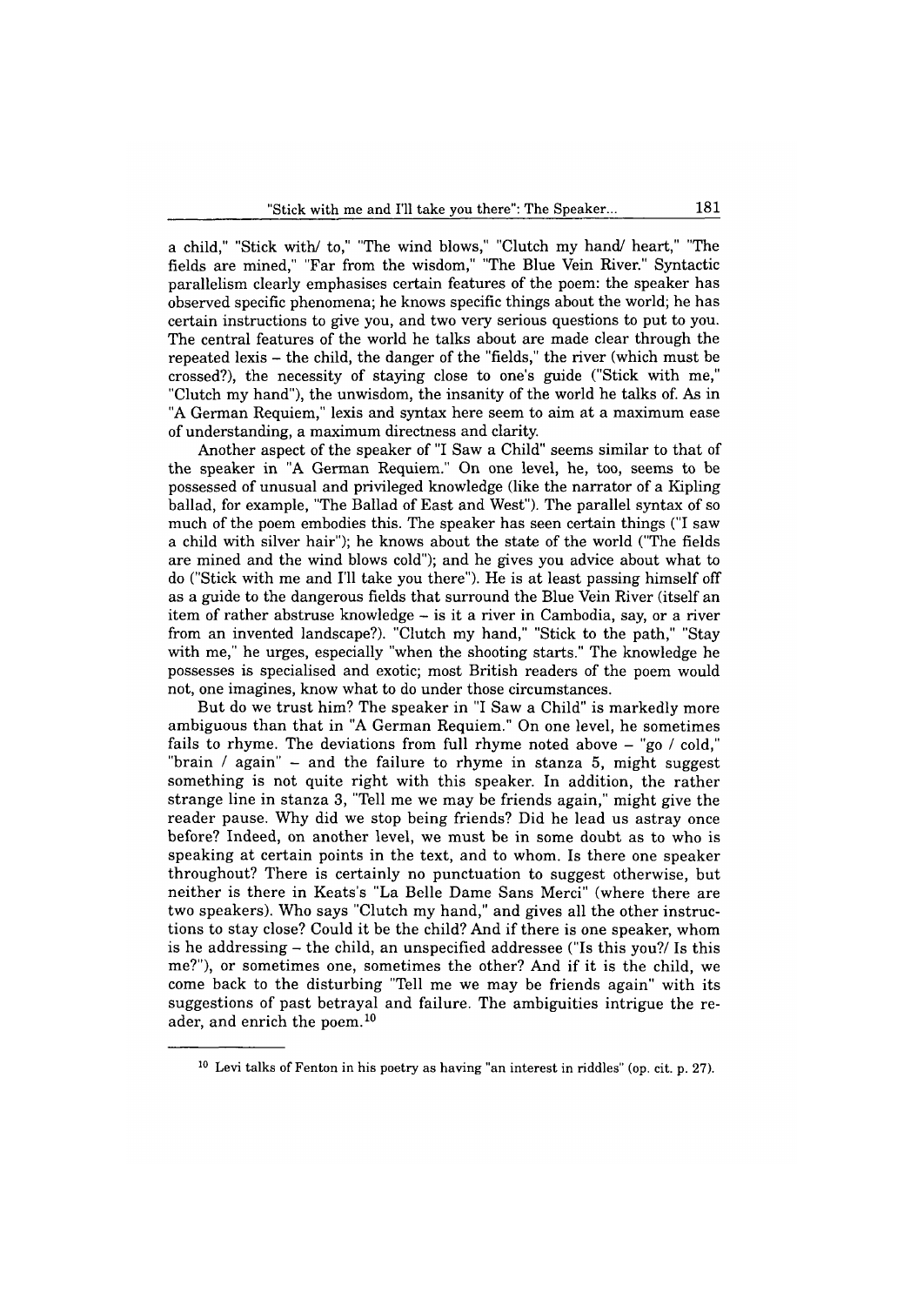The world of which the speaker, however ambiguous he may be, has knowledge in "I Saw a Child" shares certain features with that of "A German Requiem." It is a world of politics and recent history made material, a deeply hostile and dangerous world. "The fields are mined," the speaker declares. "The Blue Vein River" which we have to cross (one presumes) conjures up for the reader the conflicts of South-East Asia between the 1950s and the present. Sooner or later "the shooting" will start. The whole world that is evoked by the poem is one of danger and hostility – "the wind blows cold," the river is "broad and deep" (and therefore hard to cross), "branches creak," "shadows leap," "the moon is bright" (presumably not good if you wish to cross enemy territory by night), a child reaches "from the mud" and is "torn apart," the "night is long" (a night of waiting, a night spent crossing dangerous terrain?). And the danger and hostility are, one assumes, connected with the politics that surround the poem's world. Only for the refugee in flight in a place of war do all these elements become menacing. Is this world an apocalyptic one like that of "A German Requiem"? Perhaps in part it is. The child of the opening line has "silver hair," and we learn in stanza 2 that it "will never sleep." These features certainly make the child rather sinister and emblematic, a haunting spirit rather than a real child, although its sufferings are real enough. A strange Christ-child come to judge? Is the Blue Vein River a river of death? Certainly the landscape of the poem is a damned and unforgiving one. The "shooting" is inevitable.<sup>11</sup>

## 3

"Cut-Throat Christ: or the New Ballad of the Dosi Pares" (like "I Saw a Child" from the *Out of Danger* collection) possesses many similar features to the two poems discussed above.<sup>12</sup> The subtitle aligns itself firmly with a traditional genre by declaring itself to be a "New Ballad," while the "Dosi Pares" of the remainder of the subtitle is the embodiment of a kind of specialised and exotic knowledge that the speaker of the poem possesses. In fact, this phrase, like several others, has to be explained in a note at the volume's end. (There we are told that the *dosi pares* are the Twelve Peers of Charlemagne, who form the subject of Tagalog ballads in the Philippines.)

The text of "Cut-Throat Christ" itself is at once very traditional and at the same time standing at an oblique angle to that tradition. It does not follow traditional English ballad form, either in rhyme scheme, rhythmic pattern or stanza form. And yet it echoes the ballad so clearly. (In fact, many ballads, both traditional and literary, deviate substantially from the paradigmatic tetrameter-trimeter-tetrameter-trimeter / abcb pattern.) "Cut-Throat

**<sup>11</sup> Gioia remarks that the success of Fenton's** *The Memory of War* **collection has to do with his "combination of technical skill and political interests" (op. cit. p. 126). A poem like "I Saw a Child" indicates that these qualities continue in the** *Out of Danger* **volume.**

**<sup>12</sup>** *Out of Danger,* **p. 50-54.**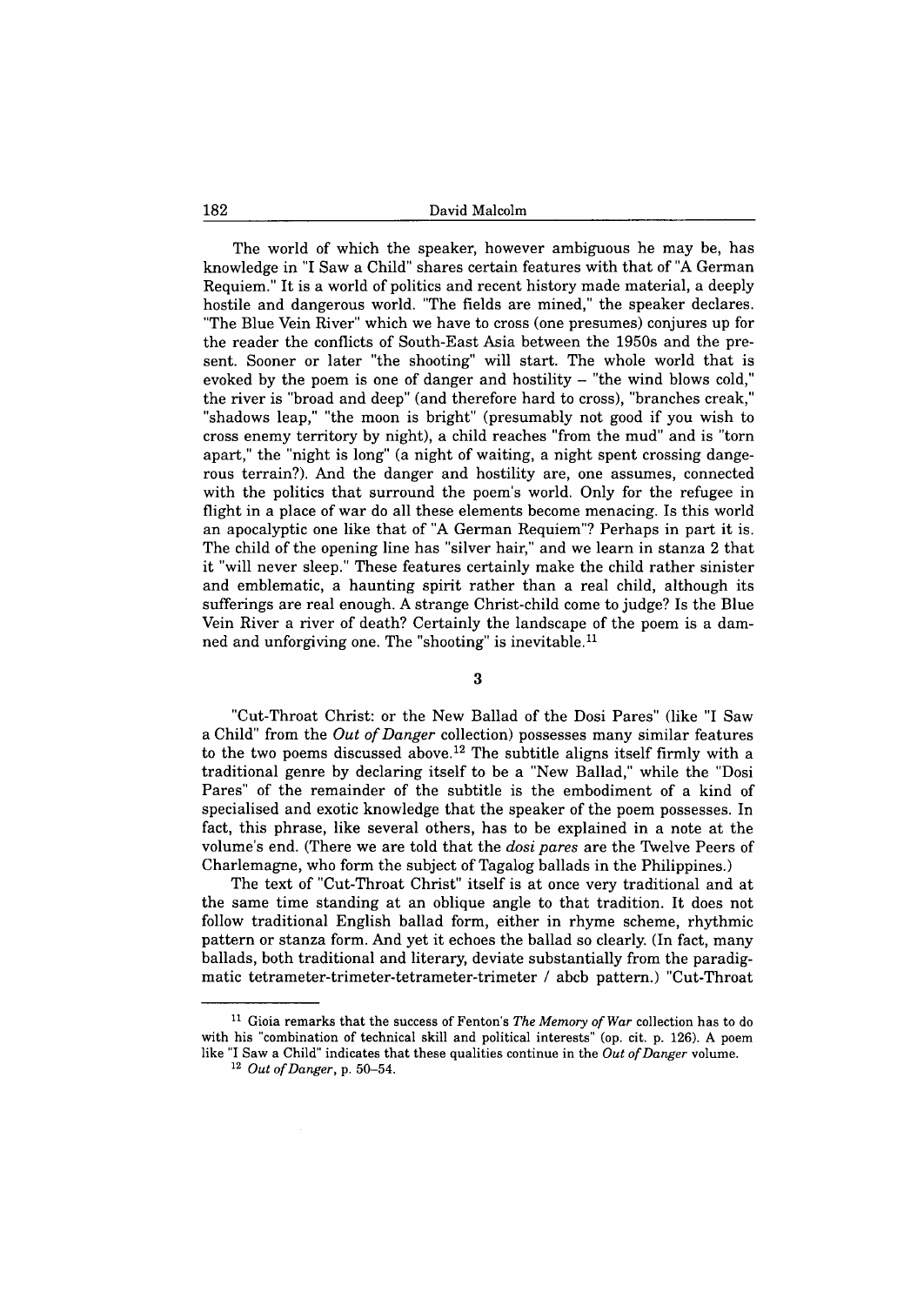Christ" is composed of four-line stanzas, rhyming aabb, with a refrain inserted intermittently. There are usually four main stresses in each line, and the lines are frequently anapaestic although there is a great deal of irregularity. For example, in line 7 the rhythm changes from anapaestic to iambic, and in line 8 it is rather unclear how one is meant to read the line, as one can make it have four, five or even six main stresses. There are numerous lines where the number of weak stresses attached to a strong stress make it difficult to talk about traditional accentual-syllabic categories of iambs and anapaests, and make one want rather to refer to the even more traditional accentual meters of Anglo-Saxon verse and folk- and nursery rhymes. Examples of such lines are: "And when I brought my beinte-nuebe for the boss to see" (stanza 7); "So I go barefoot down to Quiapo and the streets are packed" (stanza 23); and, "And General Ching, the EPD, the senatorial bets" (stanza 25). To maintain the four main stress pattern of the poem here, one must place the first main stress in the first example on "brought," in the second on "foot," and in the third on "Ching." This clearly involves having a large number of weak stresses preceding the main stress, in a way that barely fits in with normal scansion, but in a way that is quite acceptable in folkor nursery rhyme. This kind of irregularity gives the poem an authentically rough feel, the sort of effect Coleridge aims at by using fourth line dimiters rather than trimeters at various points in "The Rime of the Ancient Mariner." This sense of genuine roughness (one associates folk-tradition products like ballads with an unpolished quality) is augmented by shifting word stress in order to rhyme fully. Thus, in stanza 3, "fraternity" must be pronounced with the stress on the final syllable, as opposed to the second syllable, in order to rhyme fully (and to avoid being an anisobaric rhyme). The same is true in stanza 12 with the rhymes "flee" and "military." Thus, although "Cut-Throat Christ" does not follow a classic ballad pattern in rhythm and rhyme, it clearly echoes traditional balladic forms, albeit in oblique ways. It is, after all, a "New Ballad" and one - at least professedly - from a non-English, and non-European cultural context.

The speaker of the ballad, his world and his language all allow one to identify "Cut-Throat Christ" further with a ballad tradition. Ballads often depict the violent deeds of outlaw figures, their depredations and betrayals. "Cut-Throat Christ" follows this model closely. The speaker and protagonist is a minor Manila gangster (a "punk"); the story material of the ballad involves his betrayal of his gang-leader and his own betrayal by the authorities. The action is clearly set in a world of crime and violent deeds. In addition, the narrative has some of the ellipses, the sudden jumps in action that are associated with traditional ballads. For example, the speaker's career as a gangster is almost entirely omitted, as is his agreement to betray his boss to the police. The language, too, is a highly informal one, as one might expect from a quasi-folk-product. Lexis such as "kids" (for children), "momma," "rich bitch," "there aint" [sic], "this guy says," "squeal" (for inform), "ran like fuck," and '"Cos," and much more, is obviously very informal, indeed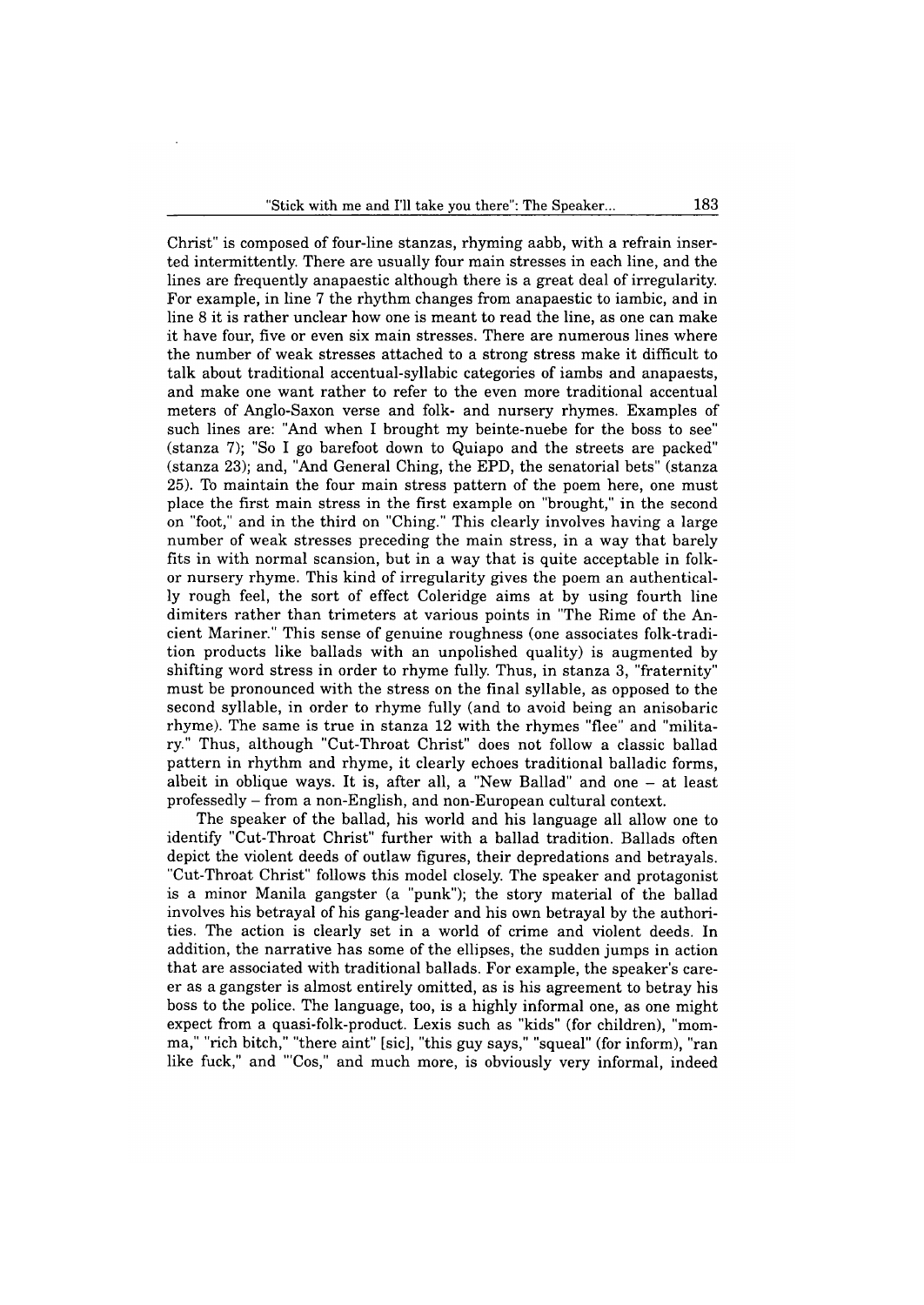colloquial with elements of criminal argot to boot. In addition, there are a few items of lexis which are clearly rooted in the world of Filipino crime, some of which are explained in notes - "beinte-nuebe" (a kind of knife), "plenty stainless" (gin), "long necks" (bottles of spirits), the "EPD" (not explained in notes, but presumably a department of the Manila police), and the "Black Nazarene" (a statue of Christ favoured by the Manila criminal fraternity). Once again, the effect aimed at is one of an authentic product of a demotic tradition, although one should note here also that the speaker is, like those in "A German Requiem" and "I Saw a Child," a knowledgeable figure, and behind him stands the figure of the text's implied author, who is able to explain what he will not. The knowledgeability of the poem's speaker is not just access to an arcane argot, but is also expressed in his generic statements about the world, as in the text's refrain.

*There's a Christ for a whore and a Christ for a punk A Christ for a pickpocket and a drunk There's a Christ for every sinner but one thing there aint - There aint no Christ for any cutprice saint.*

*Mutatis mutandis,* a neo-classical poet could scarcely be more apodeictic, more sure of his knowledge of the world.

The world of which the gangster of "Cut-Throat Christ" has knowledge compares closely with those of "A German Requiem" and "I Saw a Child." Here, too, it is a world of politics, things, violence and danger  $-$  of knives, murder, rich ladies, bottles of gin, the Manila Superhighway, political candidates ("the senatorial bets"), Armalite rifles, and the EPD.13 The poem's speaker and protagonist has to negotiate a world as dangerous as the mined fields of "I Saw a Child" or the dreadful mid-century history of Germany in "A German Requiem."

**Now Manila's not the place for a defenceless thing - You either go with Jesus or with General Ching And I'd been with both and after what I'd been I knew my only hope was the Black Nazarene.**

In this stanza, it is important to note that Jesus is not Christ, but a Manila gangster boss. However, in the last line of the stanza the speaker turns to the Black Nazarene, a statue of Christ which, according to Fenton's notes, is an object of a cult, particularly among criminals, in Manila. In the poem's last six stanzas, its protagonist seeks refuge in Quiapo, the statue's home. Here all the figures, and some more, of the poem are gathered together in a procession to honour the statue.

**And there's the man who killed the Carmelites, the Tad-tad gang, The man who sells the Armalites in Alabang And General Ching, the EPD, the senatorial bets, The twelve disciples and the drum majorettes. . . .**

**<sup>13</sup> Perhaps this is part of what Schmidt means by "a failure of transcendence, even of hunger for transcendence" in contemporary poetry (op. cit. p. 29).**